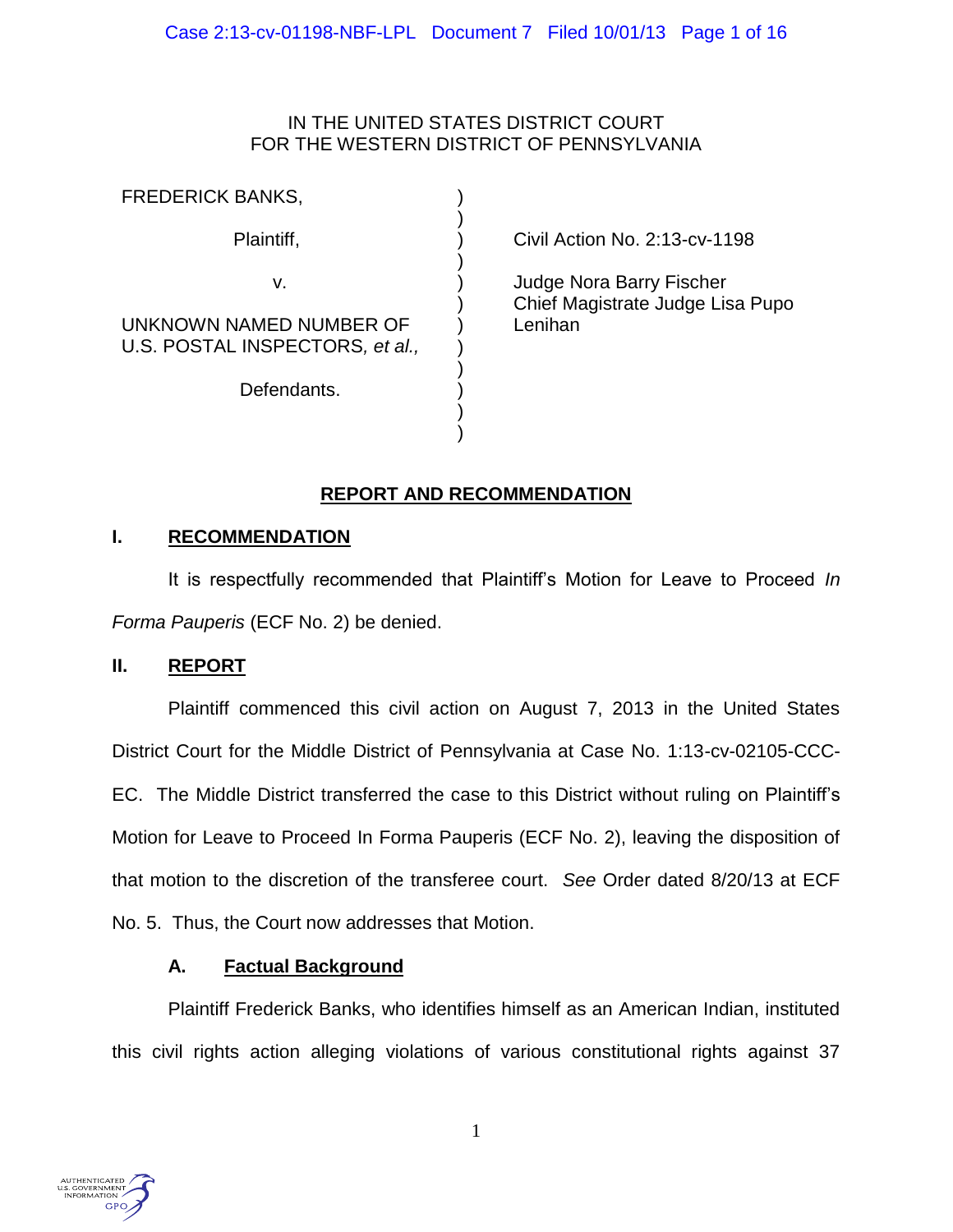#### Case 2:13-cv-01198-NBF-LPL Document 7 Filed 10/01/13 Page 2 of 16

defendants for their alleged use of "voice to skull" ("V2S") and "Remote Neural Monitoring" ("RNM") technology to harass him and prevent him from reporting that the "Defendants" stole his Ferrari 355 while he was incarcerated. In addition to suing "Unknown Named Number of U.S. Postal Inspectors," Banks has also named as Defendants in this action: The United States Postal Inspection Service, David Anderchak, Timothy Pivnichny, Unknown Named Number of FBI Agents, the Federal Bureau of Investigation, Unknown Named Number of BOP Agents operating from FCC Forrect City and other locations, the Federal Bureau of Prisons, the United States of America, Charles Samuels, Eric Holder, Barack Obama, Ken Salizar, the Department of the Interior, the Bureau of Indian Affairs, Unknown Named Number of NSA Agents, the National Security Agency, the Obama Administration, SIS Davenport, Tracie Fenner, Ricky foreman, Malissa Jackson, Paula Husky, Michelle Wingo, Anthony Haynes, Captain Wise, Dr. Phylis Lynn Boules, Dr. Cuccio, Dr. Daniel T. Nellor, Johns, Roberts, Hoberman, Haskin, Terry Norvel, John Jones, Thomas (a BOP agent assigned to the FCC Forrest City low Shu), and U.S. Congressman Mike Doyle.

For relief, Banks seeks a writ of mandamus ordering Congressman Mike Doyle to further investigate the other defendants' use of V2S and RNM technology to harass him, as well as an order enjoining Defendants from employing V2S technology, harassing electronic communications and non-lethal weapons against him. (Compl. ¶17.) In addition, Banks seeks monetary relief in the amount of \$100,000,000.00, plus \$27,000.00 in actual damages, and replacement of the stolen vehicle. (*Id.*)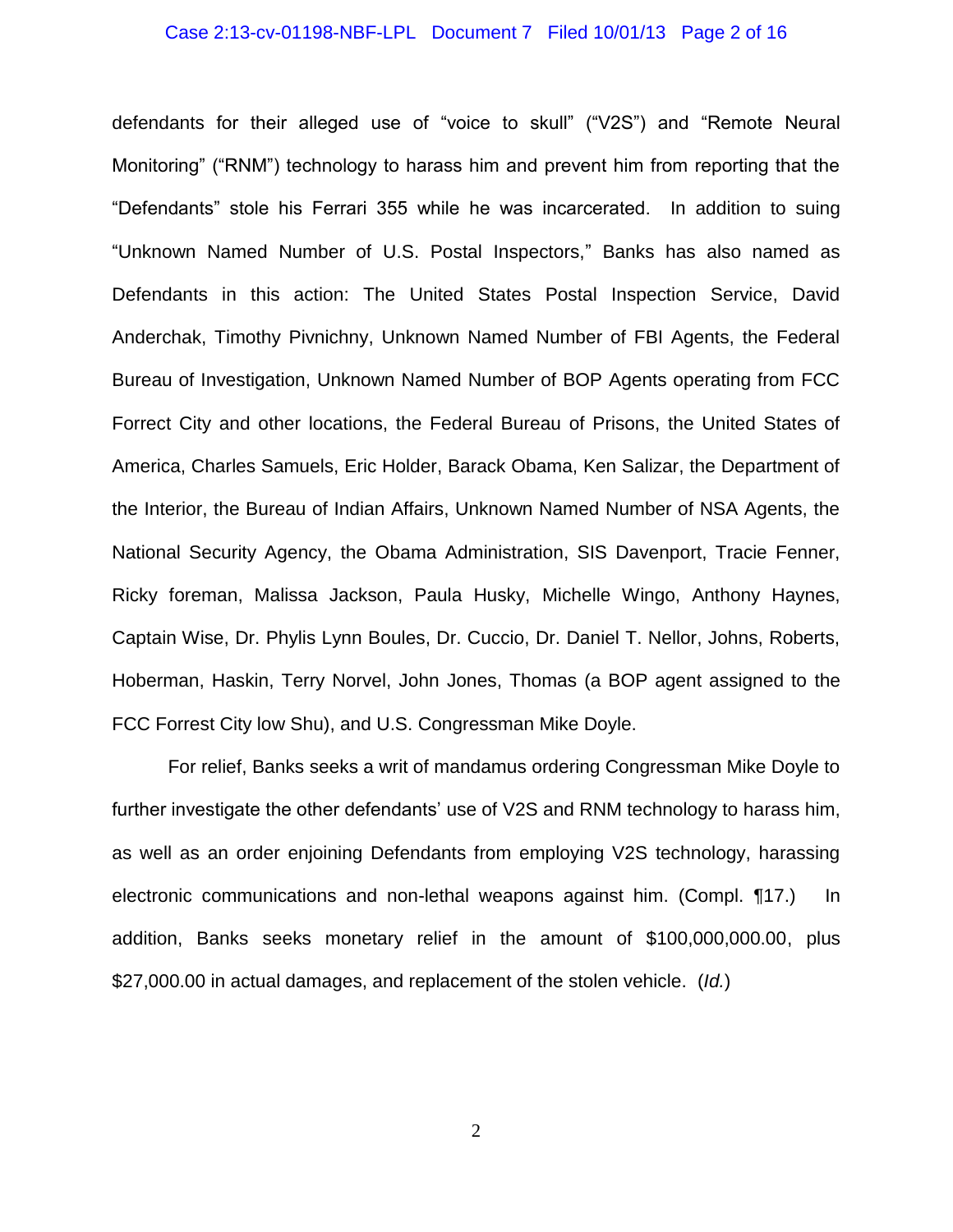## **B. Legal Standard**

Plaintiff is proceeding pro se and as such, he is entitled to liberal construction of his submissions in federal court. This means that the Court must liberally construe the factual allegations of the complaint because pro se pleadings, "however inartfully pleaded, must be held to less stringent standards than formal pleadings drafted by lawyers." *Erikson v. Pardus*, 551 U.S. 89, 94 (2007) (internal quotation omitted); *Haines v. Kerner*, 404 U.S. 519, 520 (1972). In addition, the court should "'apply the applicable law, irrespective of whether a pro se litigant has mentioned it by name.'" *Higgins v. Beyer,* 293 F.3d 683, 688 (3d Cir. 2002) (quoting *Holley v. Dep't of Veterans Affairs*, 165 F.3d 244, 247-48 (3d Cir. 1999)). See also *Nami v. Fauver*, 82 F.3d 63, 65 (3d Cir. 1996) ("Since this is a § 1983 action, the [pro se] plaintiffs are entitled to relief if their complaint sufficiently alleges deprivation of any right secured by the Constitution.") (quoting *Higgins*, 293 F.3d at 688). However, pro se litigants are not free to ignore the Federal Rules of Civil Procedure. *Pruden v. Long*, Civ. A. No. 3:CV-06-2007, 2006 WL 3325439, \*1 (M.D.Pa. Oct. 24, 2006).

Pursuant to 28 U.S.C. §1915(a), Plaintiff has requested leave to proceed *in forma pauperis.* Thus, his allegations must be reviewed in accordance with the directives provided in 28 U.S.C. §1915(e). Section 1915(e)(2), as amended, requires the federal courts to review complaints filed by persons who are proceeding *in forma pauperis* and to dismiss, at any time, any action that is frivolous or malicious, fails to state a claim on which relief may be granted, or seeks monetary relief against a defendant who is immune from such relief. 28 U.S.C. §1915(e)(2)(B). "[A] complaint…is frivolous where it lacks an arguable basis either in law or in fact." *Neitzke v. Williams*,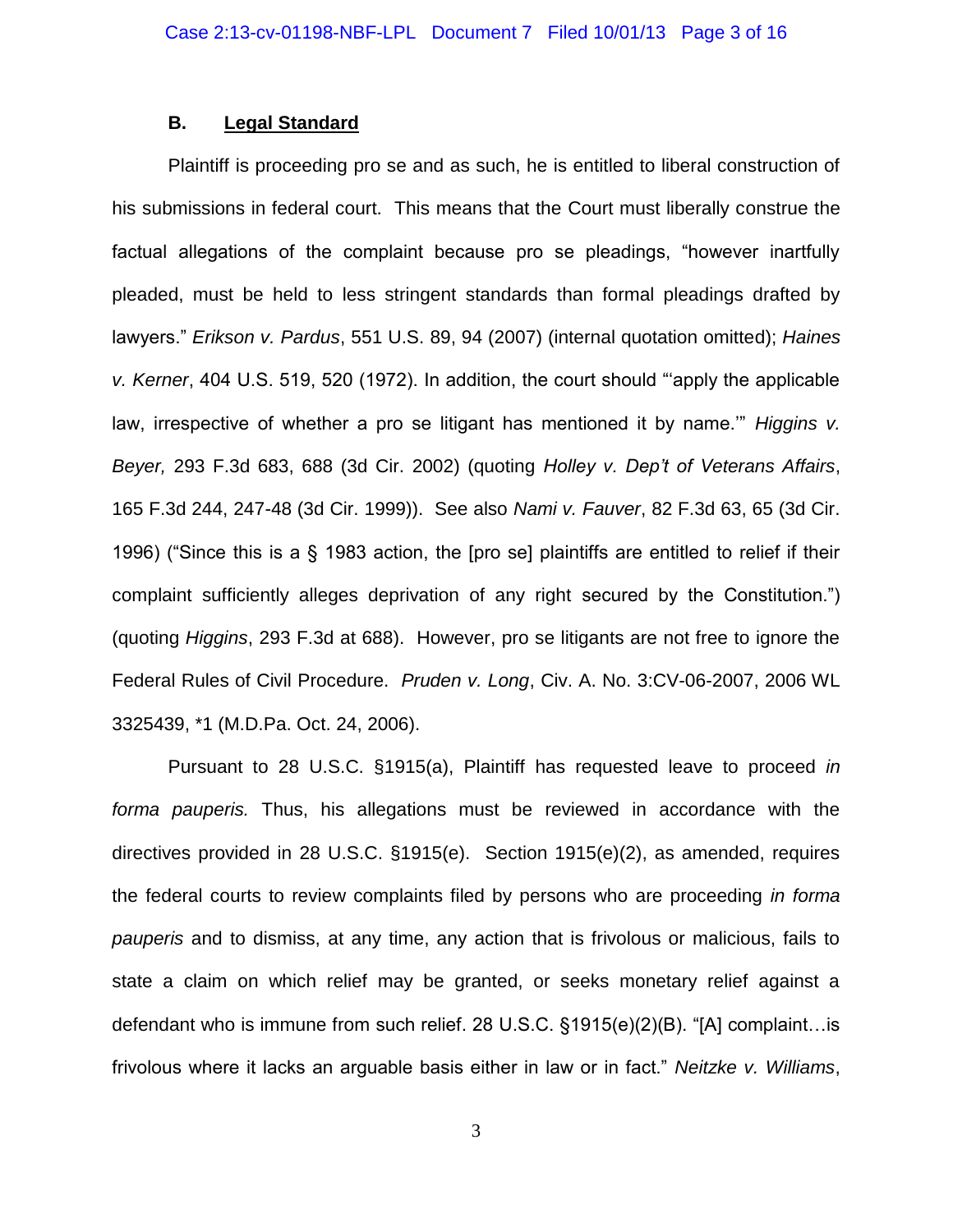490 U.S. 319, 325 (1989); *Hawkins v. Coleman Hall*, C.C.F., No. 11-3467, 2011 WL 5970977, at \*2 (3d Cir. Nov. 30, 2011) ("An appeal is frivolous when it lacks an arguable basis either in law or fact." (citing *Neitzke, supra*). Thus, under §1915(e)(2)(B), courts are "authorized to dismiss a claim as frivolous where 'it is based on an indisputable meritless legal theory or where the factual contentions are clearly baseless.'" *O'Neal v. Remus*, No. 09-14661, 2010 WL 1463011, at \*1 (E.D.Mich. Mar. 17, 2010) (quoting *Price v. Heyrman*, No. 06-C-632, 2007 WL 188971, at \*1 (E.D.Wis. Jan. 22, 2007) (citing *Neitzke*, 490 U.S. at 327)).

## **C. Discussion**

 $\overline{a}$ 

## **1. Seizure of the Ferrari**

In paragraphs 3 through 6 of the Complaint, Banks sets forth allegations in support of his claim that the US Postal Inspectors, FBI and Postal Inspector David Anderchak took possession of his Ferrari and failed to return it to him. This claim was previously addressed, however, by Judge Conti in his criminal case at Docket No. 2:04 cr-00176. In particular, Banks filed a Motion for Return of Property (ECF No. 552) on May 2, 2008, which identified the Ferrari<sup>1</sup> as one of the items of property to be returned. The United States filed a response (ECF No. 555) in which it stated that it never took possession of the Ferrari, and Banks filed a reply (ECF No. 556) but failed to address the government's argument. On July 28, 2008, Judge Conti entered an Order (ECF No. 559) denying Banks' Motion for Return of Property, finding that Banks' reply was nonresponsive as it did not address the forfeiture of the kit-car or the art collection which

 $1$  The Ferrari referred to by Banks was actually identified by the government as a "1998 Pontiac Fiero-Ferrari Kit Car."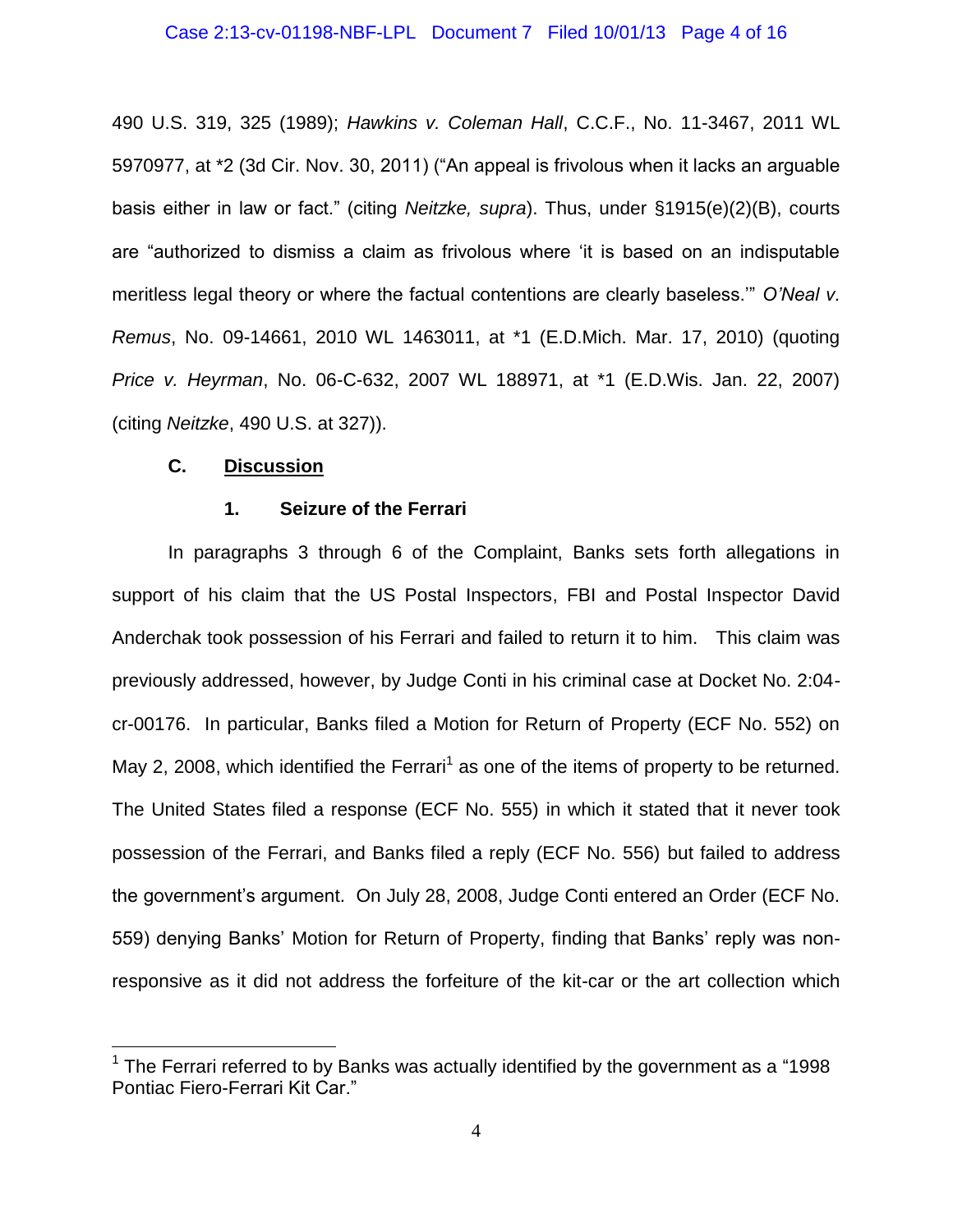#### Case 2:13-cv-01198-NBF-LPL Document 7 Filed 10/01/13 Page 5 of 16

were the subject of his motion for return of property. Order at 2-3. In that Order, Judge Conti noted that the government stated that "while the FBI had considered seizing the kit-car and had opened a file associated with that process, the FBI had never taken it into possession. Consequently, there is nothing to return to defendant nor to credit against his forfeiture obligations." Order at 1-2, ECF No. 559.

As the forfeiture of his Ferrari has already been adjudicated by Judge Conti, Banks cannot re-litigate that issue here. Accordingly, the Court finds this claim is frivolous.

#### **2. Defendants' Alleged Use of V2S and RNM Technology**

As to his claims that the Defendants are harassing him through the use of V2S and RNM technology, Banks raised almost identical claims against some of the same defendants in another case filed in this District docketed at No. 2:13-cv-1025, which Judge Fischer found to be frivolous and dismissed the complaint pursuant to 28 U.S.C. §1915(e)(2)(B)(i) and (ii). *See* ECF No. 10 in Case No. 2:13-cv-1025. In fact, many of the paragraphs contained in the Complaint in the present civil action are identical to those presented by Banks in his Objections to the Report and Recommendation in Case No. 2:13-cv-1025. *Compare* ECF No. 9 in Case No. 2:13-cv-1025, *with* the Complaint ¶¶12-15, ECF No. 1 at 6-13 in the instant matter (No. 2:13-cv-1198). Moreover, as in Case No. 2-13-cv-1025, here Banks has failed, for the most part, to identify the 37 named Defendants, and states, in conclusory fashion, only that certain Defendants either personally authorized the V2S harassment (Barack Obama and Eric Holder, Compl. ¶6) or were well aware that the V2S technology was being operated against him but did nothing to intervene or stop it (SIS Davenport, Tracie Fenner, Ricky Foreman,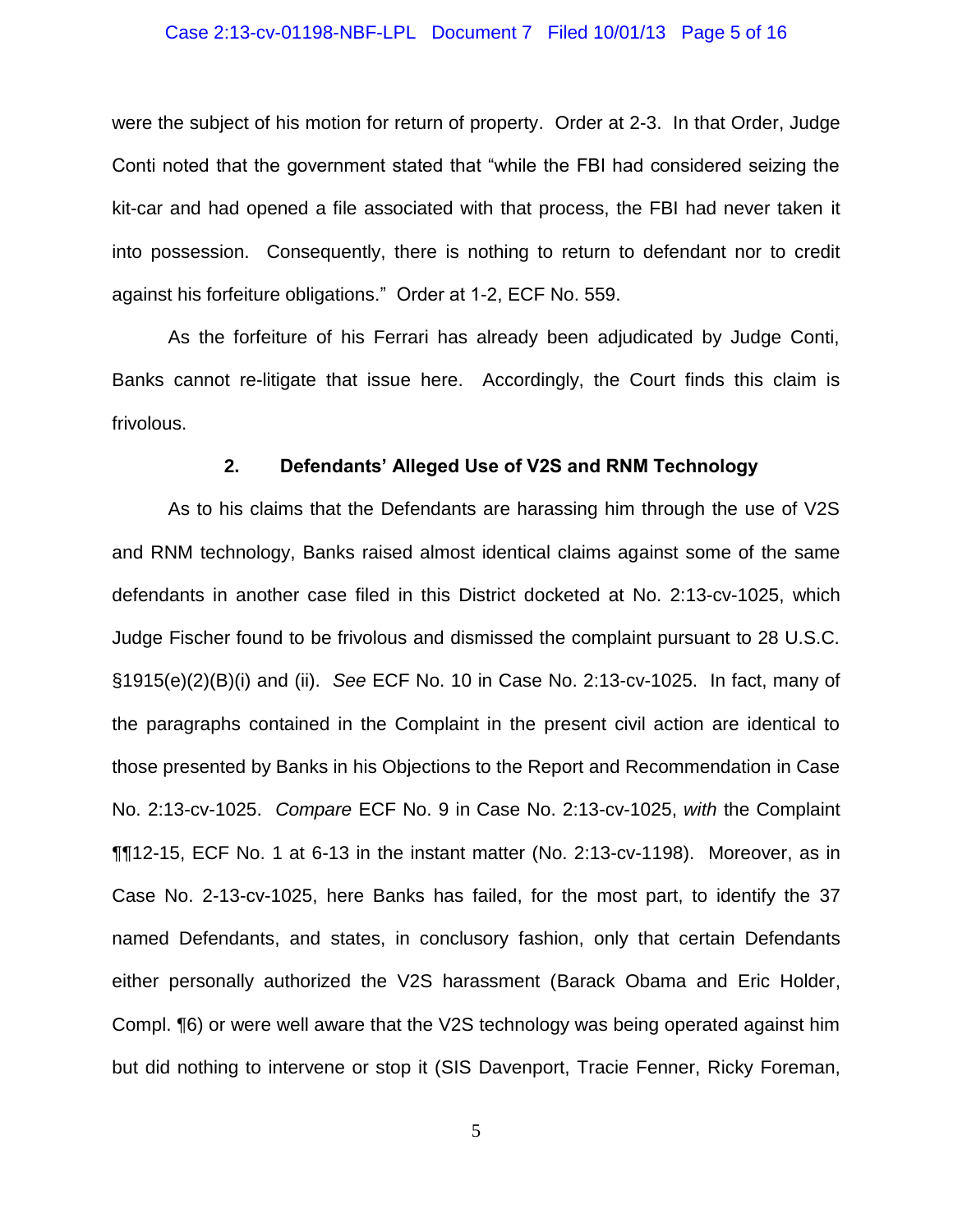#### Case 2:13-cv-01198-NBF-LPL Document 7 Filed 10/01/13 Page 6 of 16

Malissa Jackson, Paula Husky, Michelle Wingo, Anthony Haynes, Captain Wise, Dr. Phylis Lynn Boules, Dr. Cuccio, Dr. Daniel T. Nellor, Johns, Roberts, Hoberman, Haskin, Terry Norvel, Mike Doyle, John Jones, Thomas (a BOP agent assigned to FCC Forrest City low Shu), and "VLAD," "BAT," "CHEEKS," and "TRUCK" four unknown named agents that operated from FCC Special Housing Unit's control room, Compl. ¶8).

In the Magistrate Judge's Report and Recommendation (ECF No. 8) in Case No. 2:13-cv-1025, which was adopted by Judge Fischer (*see* ECFNo. 10), this Court recommended that Banks' claims that defendants used mind control in order to harass and steal from him be dismissed with prejudice as frivolous pursuant to Section 1915(e)(2)(B)(i), citing numerous case law authority in support.<sup>2</sup> In the instant matter, Banks is asserting almost identical claims as those asserted in Case No. 2:13-cv-1025 against some of the same defendants, as well as against newly named defendants,

<sup>2</sup> The Court cited the following authority in Case No. 2:13-cv-1025: *Pavalone v. Bush*, No. 3:11-1620, 2012 U.S. Dist. LEXIS 61974 (M.D. Pa. March 27, 2012) ("Within the Third Circuit, courts have found that allegations which are considered fanciful, fantastic, and delusional are to be dismissed as frivolous.") (numerous citations omitted); *Frazier v. Southwoods State Prison*, No. 06-0096, 2006 U.S. Dist. LEXIS 20832 (D. N.J. April 17, 2006) ("In accordance with the Supreme Court's guidance articulated in *Neitzke* and *Denton*, courts across the nation dismissed claims based on sets of facts that were qualified as 'fanciful, fantastic and delusional.'") (numerous citations omitted); *Simmons v. Beard*, No. 3:13-0254, 2013 U.S. Dist. LEXIS 69814 (M.D. Pa. May 16, 2013) (allegations that microchips and microchip batteries have been implanted into plaintiff for purposes of mind control and torture were subject to dismissal as frivolous); *Noble v. Becker*, No. 03-906-KAJ, 2004 U.S. Dist. LEXIS 480 (D. Del. Jan. 15, 2004) (claims that government officials and others had engaged in a vast conspiracy to violate his constitutional rights were delusional); *Williams v. Werseter*, No. 94-3839, 1994 U.S. Dist. LEXIS 8901 (E.D. Pa. June 30, 1994) (plaintiff's claim that he had uncovered evidence of a conspiracy by the former mayor to commit sabotage and espionage in order to establish ecclesiastical law and in some way interfere with U.S. commerce were fanciful, fantastic, or delusional); *Robinson v. Love*, 155 F.R.D. 535 (E.D. Pa. 1994) (where plaintiff alleged that he was subjected to witchcraft and attempts to poison him with cyanide, the allegations were fanciful, fantastic or delusional).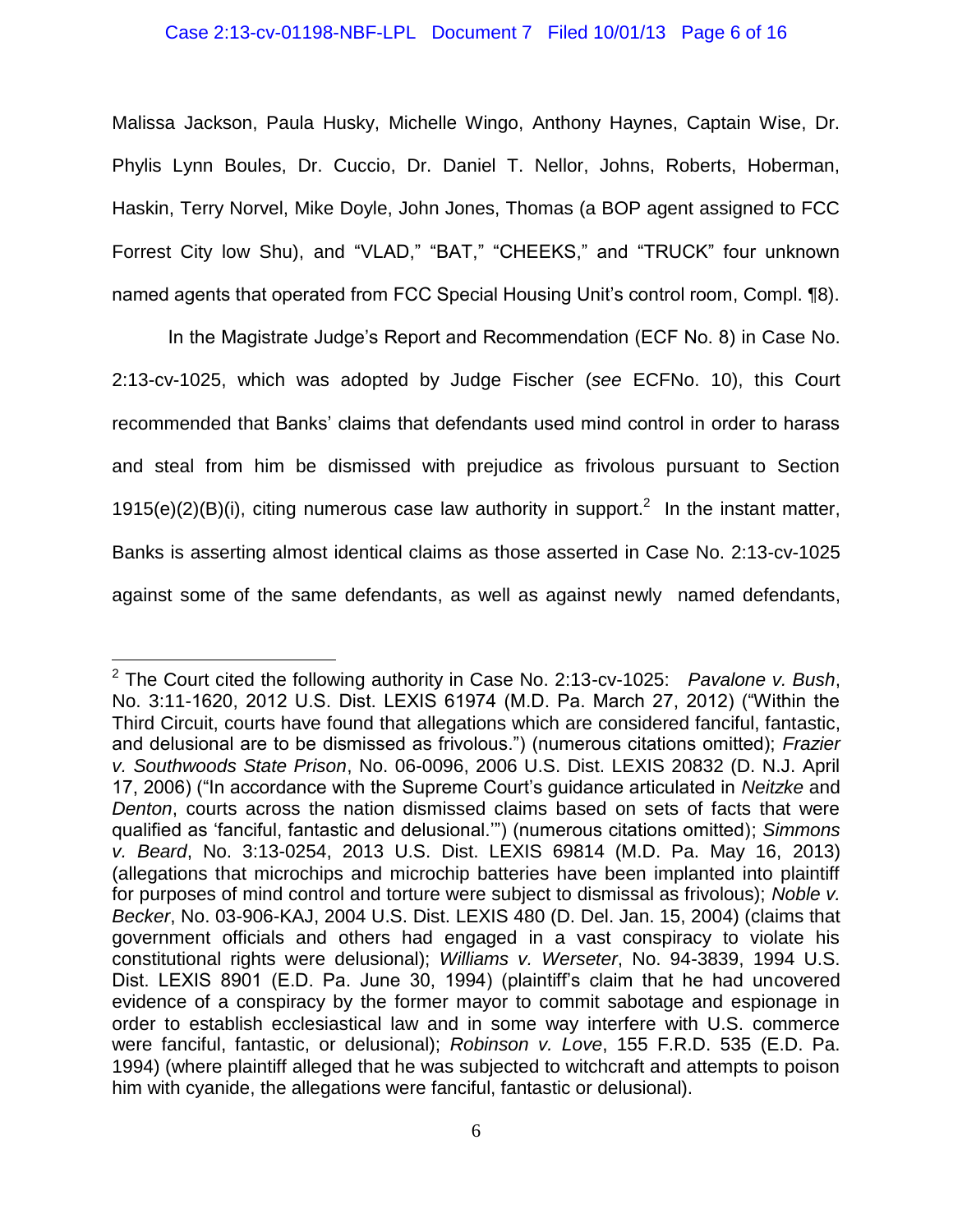#### Case 2:13-cv-01198-NBF-LPL Document 7 Filed 10/01/13 Page 7 of 16

which this Court finds to be frivolous for the same reasons as those stated in the Report and Recommendation (ECF No. 8) in Case No. 2:13-cv-1025.

In light of the fact that Banks is seeking IFP status to file redundant, frivolous claims in the instant matter, the Court recommends that his motion for leave to proceed IFP be denied.

### **3. Restriction of IFP Status in Future Civil Actions**

Precedent exists for denying IFP status to pro se litigants who have abused this privilege by continuously filing frivolous lawsuits. As explained below, given Mr. Banks' history of frivolous filings, he is clearly a candidate for denying IFP status in this case, as well as in future cases, where he attempts to file redundant and/or frivolous lawsuits.

Banks is a former federal prisoner and pro se litigant with a history of filing frivolous complaints in federal district courts throughout the United States. An electronic court records search in PACER of the name "Frederick Banks" revealed that between November of 2004 and July of 2013, Banks has filed approximately 304 civil actions alleging a litany of constitutional violations and seeking a writ of mandamus and/or monetary relief ranging from \$100,000 to hundreds of millions of dollars. Over the past nine years, Banks filed approximately 108 civil actions in the district courts within the Third Circuit, plus 79 appeals to the court of appeals. Of the 108 cases filed by Banks in the district courts within the Third Circuit, 62 involved complaints for alleged violations of various civil and/or constitutional rights, petitions for a writ of mandamus, and Qui Tam/False Claims Act claims. Of these 62 cases, more than half were dismissed or closed prior to service of the complaint: Fourteen (14) of Plaintiff's complaints were dismissed under 28 U.S.C. § 1915(e)(2)(B) as frivolous, malicious, or for failing to state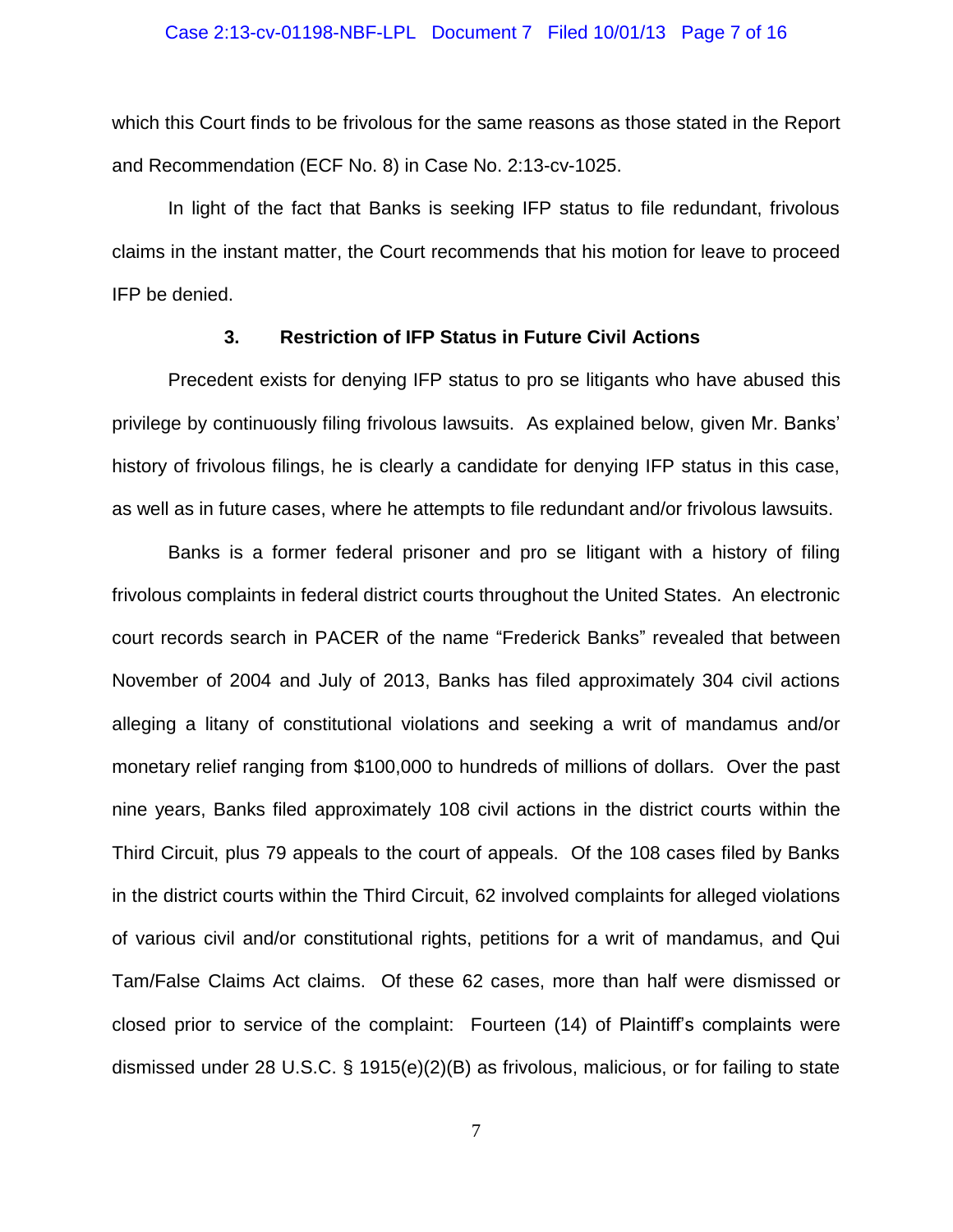#### Case 2:13-cv-01198-NBF-LPL Document 7 Filed 10/01/13 Page 8 of 16

a claim; in fifteen (15) cases, Banks' attempts to proceed *in forma pauperis* were barred by the "three strike" provision of 28 U.S.C. 1915(g), because Banks filed three or more of lawsuits while he was incarcerated which were dismissed as frivolous, malicious, or for failure to state a claim;<sup>3</sup> five (5) cases were administratively closed for failing to file the required IFP documents; and two (2) cases were dismissed under 28 U.S.C. §1915A(b)(1). Another seventeen (17) cases were transferred to other district courts outside the Third Circuit. 4 

A majority of Banks' filings consist of a mixture of civil rights complaints under 28 U.S.C. § 1983 and petitions for writs of mandamus. Many of his filings combine both actions and name anywhere from one to over 100 defendants in a single lawsuit. While defendants typically include prison guard staff and/or employees from the Bureau of Prisons, several of Banks's lawsuits name high-profile public figures, including Secretary of State Hilary Clinton, Attorney General Eric Holder, and President Barack Obama. Three recent examples of Banks' vexatious filings are complaints filed in the Middle and Western Districts which allege that prison staff harassed him by using "ECM brain wave technology" to monitor his thoughts. *See Banks v. Anesburg et al*., 1:13-cv-01621-CCC-EC (M.D. Pa. June 17, 2013) (ECF No. 1); *Banks v. Realty Counseling Co. et al.,* 2:13-cv-01025 (W.D.Pa. July 17, 2013)(ECF No. 1); *Banks v. United Safety Service et al.,* 2:13-cv-01198 (W.D.Pa. June 17, 2013) (ECF No. 1). Additionally, many of his complaints contain references to the Treaty of Fort Laramie and allege violations

<sup>3</sup> *See also Banks v. Pennsylvania,* Civ. A. No. 09-1437, 2010 WL 569545, at \*1 n. 1 (W.D.Pa. Jan. 4, 2010) (noting Banks' pastime of filing lawsuits many of which were barred by the 3-strike rule).

 $4$  All but one of the seventeen cases were transferred to the Eastern District of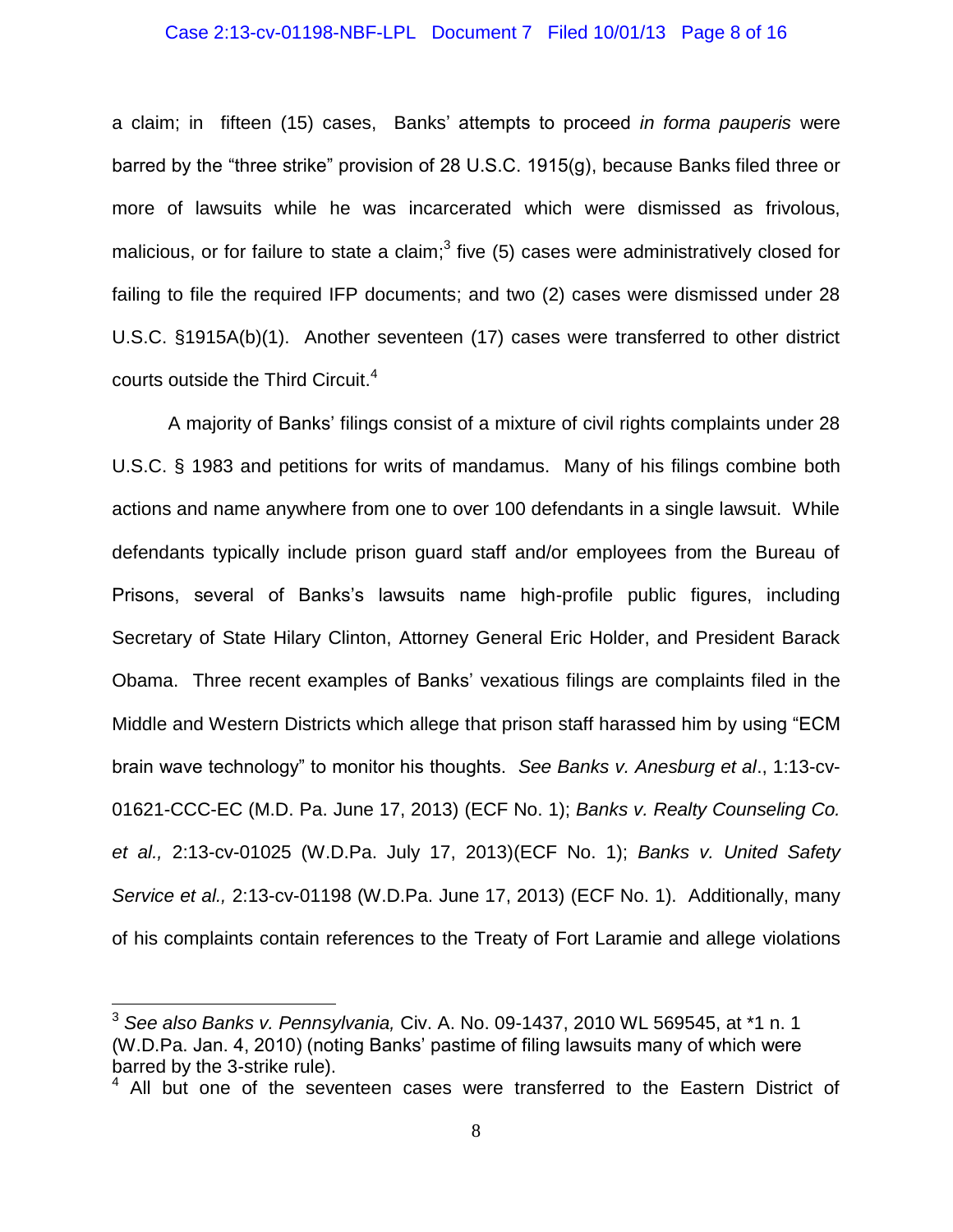#### Case 2:13-cv-01198-NBF-LPL Document 7 Filed 10/01/13 Page 9 of 16

of various constitutional rights, including violations of the Establishment Clause, the Free Exercise Clause, the Right to Privacy, Freedom of Religion, Freedom of Speech, Equal Protection, and Due Process.

Banks' abuse of the IFP privilege is not limited to the district courts in this Circuit. As Chief Judge Conti noted in *Banks v. Buchanan*, Civil Action No. 08-1209 (W.D. Pa. Nov. 21, 2008), "[o]ther federal courts have repeatedly noted that Banks has filed far more than three civil lawsuits which have been dismissed as frivolous, malicious, or without legal foundation" pursuant to 28 U.S.C. §1915(g). *See* Order dated 11/21/08 at 2 in *Banks v. Buchanan*, Civil Action No. 08-1209 (W.D. Pa. Nov. 21, 2008) (ECF No. 6) (citing *Banks v. United States Marshal*, Nos. 07-6191 and 07-6230, 2008 U.S. App. LEXIS 8144, at \*7 (10th Cir. Apr. 16, 2008) (assigning four strikes for filing two companion frivolous suits and taking two frivolous appeals); *Banks v. United States Att'y*, CA No. 08-58, 2008 U.S. Dist. LEXIS 38444, at \*1 n.1 (E.D. Mo. May 12, 2008) (citing decisions); *Banks v. Lawson*, No. 08-277, 2008 U.S. Dist. LEXIS 40928, at \*\*1-2 (D.D.C. Apr. 30, 2008)).

Since his release from prison in May of 2013, Banks has filed ten (10) new civil actions in which he has requested leave to proceed IFP, all of which ended up in the Western District—four (Civ. A. Nos. 13-781, 13-829, 13-939, and 13-1025) were filed in this district originally, and six (Civ. A. Nos. 13-922, 13-1151, 13-1152, 13-1198, 13- 1199, and 13-1350) were filed originally in the Middle District and were transferred to this District. Two of these cases have been dismissed with prejudice under 28 U.S.C. § 1915(e)(2)(B)(i) & (ii) (Civ. A. Nos. 13-939 & 13-1025); in another case, several

Arkansas.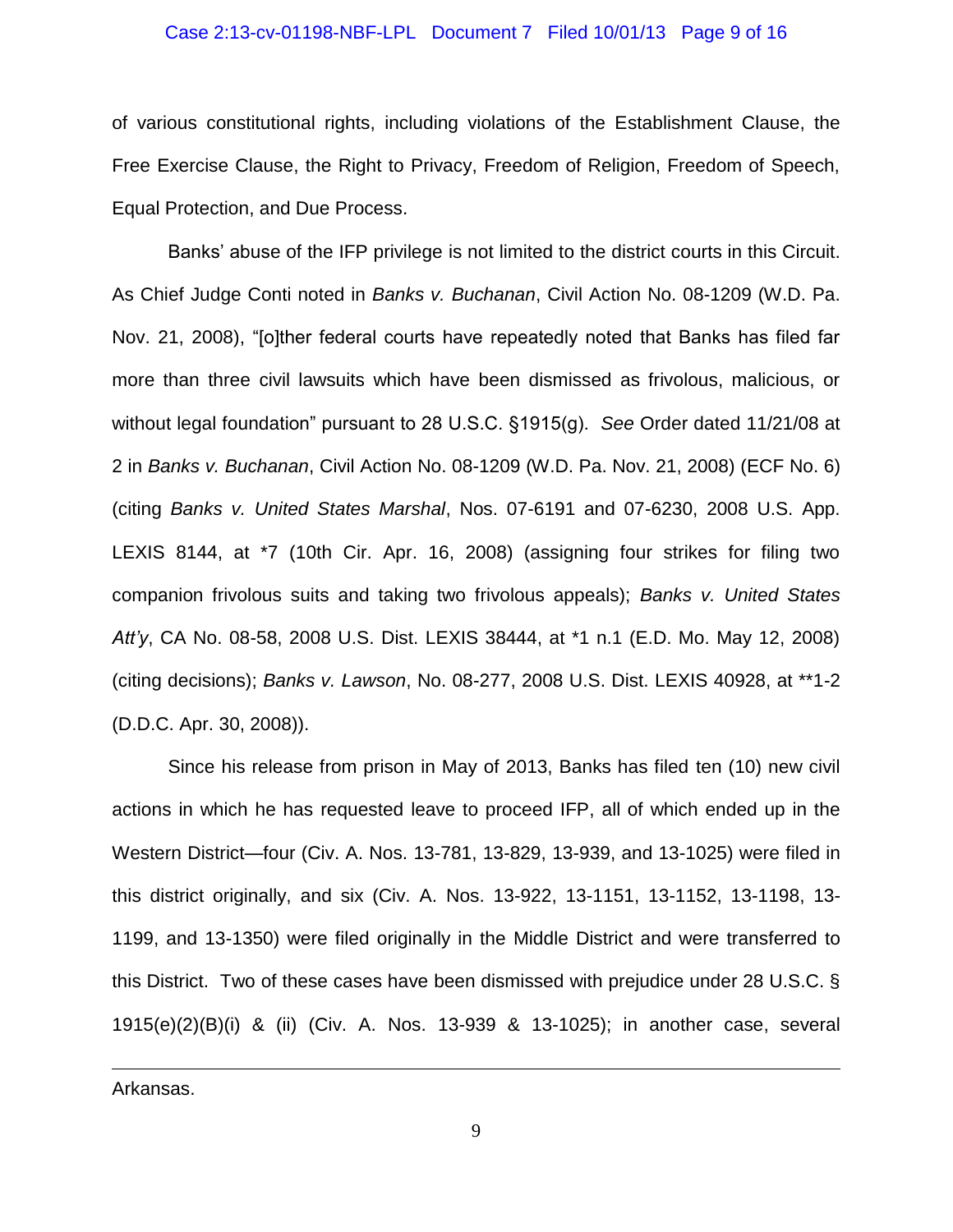### Case 2:13-cv-01198-NBF-LPL Document 7 Filed 10/01/13 Page 10 of 16

defendants were dismissed with prejudice under 28 U.S.C. § 1915(e)(2)(B)(ii) (Civ. A. No. 13-781; another case has been dismissed *sua sponte* for lack of subject matter jurisdiction (Civ. A. No. 13-1199); one case was transferred to the Eastern District of Arkansas (Civ. A. No. 13-829); and one was closed for failure to pay the filing fee or to attach a motion for leave to proceed *in forma pauperis* (Civ. A. No. 13-922). The remaining four cases (Civ. A. Nos. 13-1151, 13-1152 $<sup>5</sup>$ , 13-1350, $<sup>6</sup>$  and the instant matter)</sup></sup> were just recently filed and have motions for leave to proceed *in forma pauperis*  pending.

The All Writs Act ("Act") states that "[t]he Supreme Court…may issue all writs necessary or appropriate in aid of their respective jurisdictions and agreeable to the usages and principles of law." 28 U.S.C. 1651(a). It is well established that the Act "authorizes district courts to, among other things, restrict the access to federal courts of parties who repeatedly file frivolous litigation." *Mallon v. Padova*, 806 F.Supp. 1189, 1192-93 (E.D. Pa. 1992) (citing *Abdul-Akbar v. Watson*, 901 F.2d 329, 332 (3d Cir. 1990)). In particular, "[t]he Third Circuit has approved the issuance of 'an injunction to require litigants to obtain the approval of the court before filing further complaints.'" *Id.*

<sup>&</sup>lt;sup>5</sup>It appears that some of the claims raised and defendants named in Civil Action No. 13-1152 are duplicative of those asserted in Civil Action No. 13-1151; the remaining defendants in Civil Action No. 1152 are all located in the Eastern District of Arkansas, which is also where the alleged misconduct occurred.

 $6$  In Civil Action No. 13-1350, Plaintiff alleges claims similar to those raised in Civil Action 13-1199 which was dismissed *sua sponte* for lack of subject matter jurisdiction. In addition, it appears that Plaintiff brought a similar lawsuit, labeled as a petition for mandamus, against one of the defendants, Equitable Gas Co., in a case filed in the Middle District of Pennsylvania at docket no. 1:11-cv-00511, which the district court dismissed with prejudice under Rule 12(b)(6) prior to service of the complaint. *See Banks v. Equitable Gas Co., et al.,* Docket No. 1:11-cv-00511 (M.D.Pa.), ECF Nos. 5 & 7.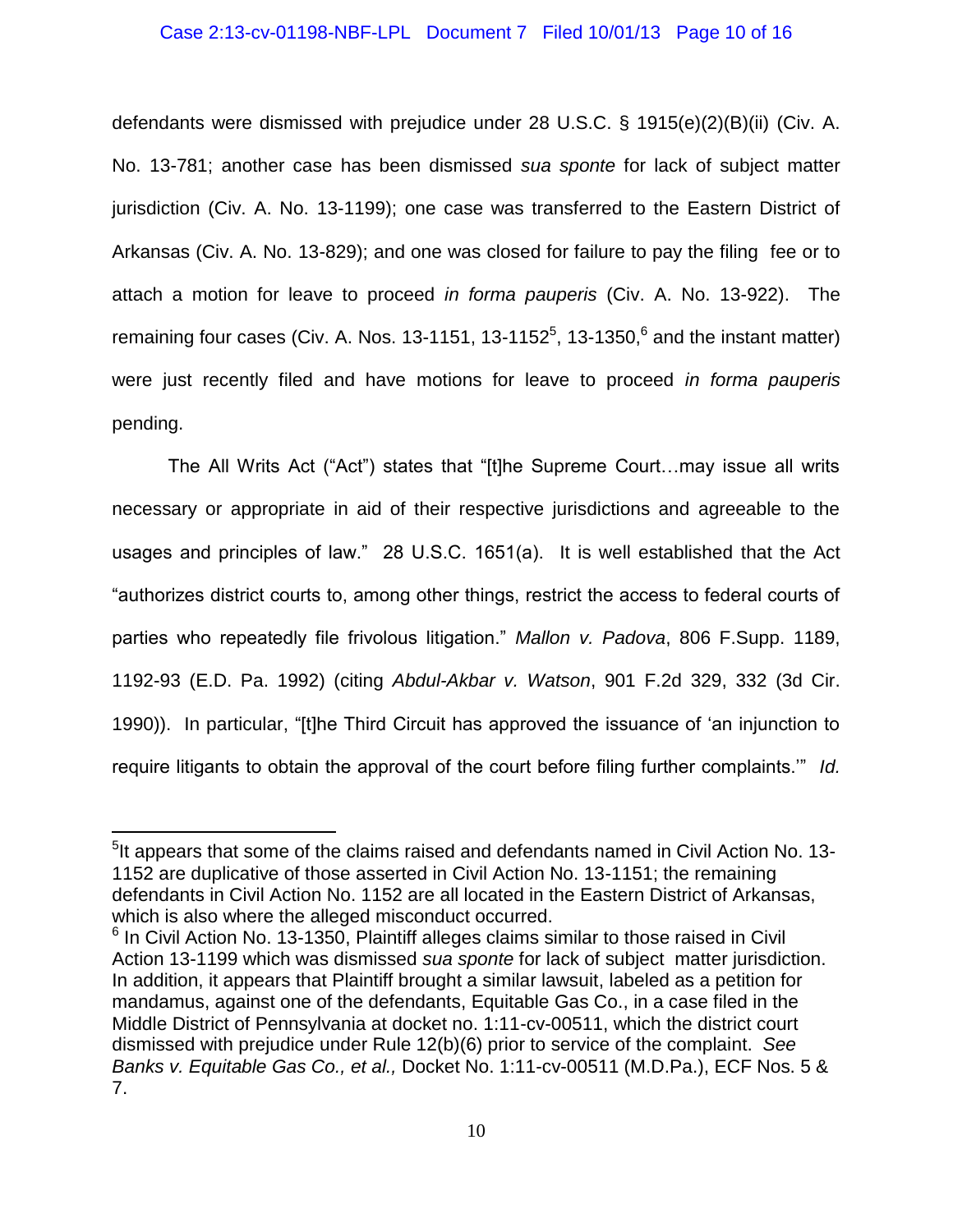#### Case 2:13-cv-01198-NBF-LPL Document 7 Filed 10/01/13 Page 11 of 16

at 1193 (citing *Abdul-Akbar*, 901 F.2d at 332). However, because such an injunction limits a party's access to the courts, it "is an extreme remedy which must 'be narrowly tailored and sparingly used.'" *Abdul-Akbar*, 901 F.2d at 332.

Under the Act, district courts may issue injunctions restricting the filing of meritless pleadings by litigants where the pleadings raise issues identical or similar to those that have already been adjudicated. *In re Packer Ave. Assocs*., 884 F.2d 745, 747 (3d. Cir. 1989); *In re Oliver*, 682 F.2d 443, 445 (3d. Cir. 1982). Injunctions restricting the ability of individuals proceeding *in forma pauperis* to file civil actions with the court are usually issued "only to preclude relitigation of claims relating to issues that had previously been decided." *Mallon*, 806 F.Supp. at 1193; *see also Harrelson v. United States*, 613 F.2d 114, 116 (5th Cir. 1980). However, the court of appeals "has not *required* that injunctions designed to restrict court access be limited in such a fashion[, but] has stated that a broader injunction may be issued in appropriate circumstances." *Mallon*, 806 F.Supp. at 1193 (citing *Chipps v. U. S. Dist. Ct. for the Middle Dist. of Pa.*, 882 F.2d 72, 73 (3d Cir. 1989)) (emphasis in original). *See also Oliver,* 682 F.2d at 445 ("In appropriate circumstances, courts have gone beyond prohibitions against relitigation and enjoined persons from filing any further claims of any sort without the permission of the court.") On several occasions, the Supreme Court has likewise enjoined a petitioner with a history of filing frivolous and repetitive petitions for writs of certiorari from filing future petitions *in forma pauperis* and directed the clerk of court not to accept any future petitions unless accompanied by payment of the docketing fee. *See, e.g., In re Gaydos,* 519 U.S. 59, 60 (1996); *Martin v. District of Columbia Ct. of Appeals,* 506 U.S. 1, 3 (1992). *See also In re Sindram,* 498 U.S. 177,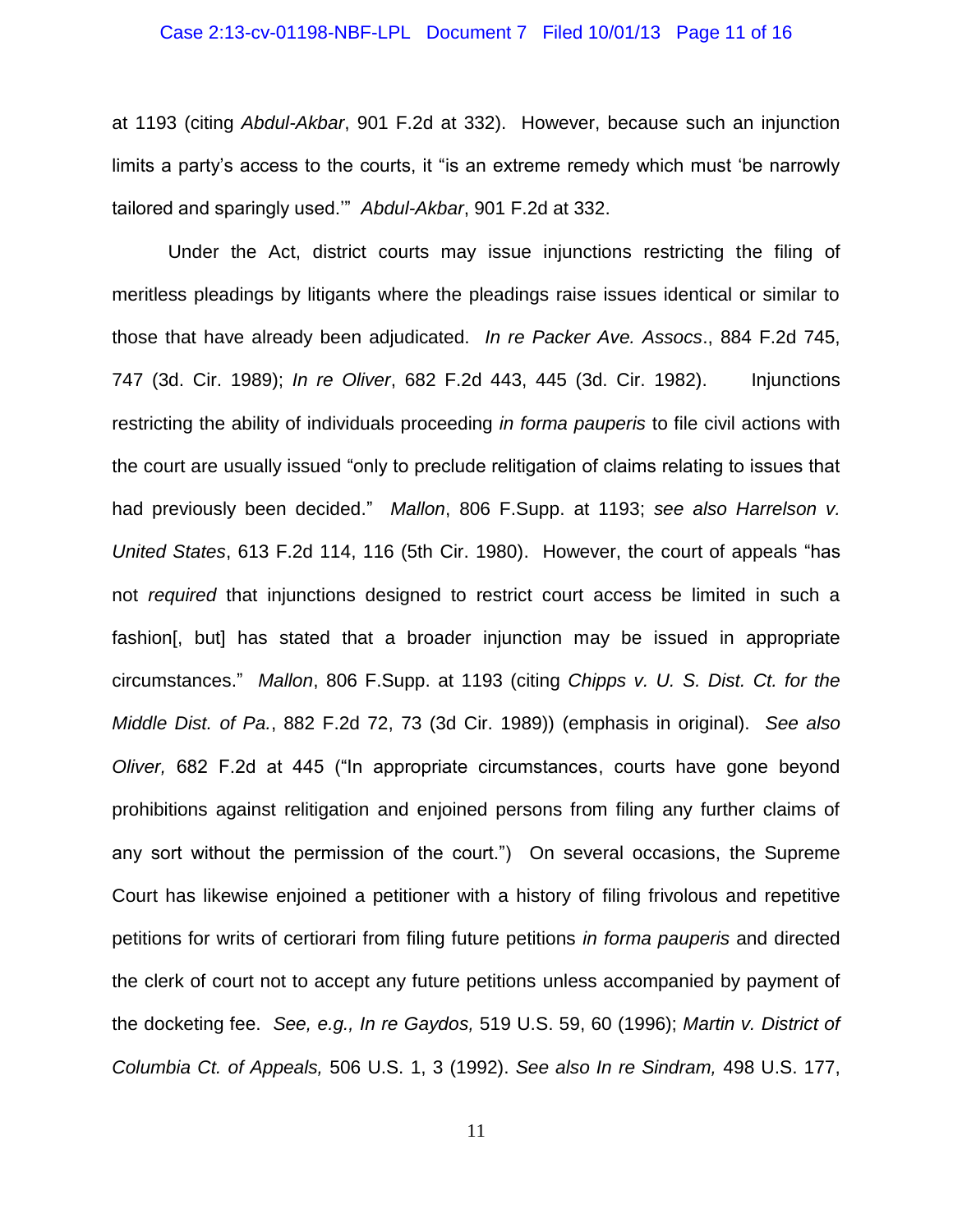### Case 2:13-cv-01198-NBF-LPL Document 7 Filed 10/01/13 Page 12 of 16

179-80 (1991) (denying motion for IFP status to pro se petitioner who filed repetitious and frivolous petitions for extraordinary relief and denying IFP status in all future petitions for extraordinary relief); *In re McDonald,* 489 U.S. 180, 184 (1989) (same).

In *Mallon*, the district court enjoined a pro se litigant from filing additional lawsuits

without prior court approval after he had filed eleven frivolous lawsuits *in forma pauperis*

over a span of eight days. *Id*. at 1190. In issuing its order, the district court opined:

Mr. Mallon's complaints clearly "transcend a particular dispute" in that their factual allegations bear no apparent relationship to each other. An injunction that was limited to precluding Mr. Mallon from filing future complaints that have some relation to the actions now pending would have no practical preclusive effect, since Mr. Mallon has already demonstrated his penchant for filing complaints stemming from a multitude of unrelated matters. Accordingly, in light of the foregoing authorities, the Court concludes that there is no per se prohibition in this Circuit against enjoining all further filings without court approval.

*Id*. at 1193. Additionally, the court of appeals in *Abdul-Akbar* noted the important distinction between a single, frivolous lawsuit and a continuing abuse of process in determining whether a court-ordered injunction is appropriate:

> [A] frivolous complaint is one thing; a continuing abuse of process is another.…When a district court is confronted with a pattern of conduct from which it can only conclude that a litigant is intentionally abusing the judicial process and will continue to do so unless restrained, we believe it is entitled to resort to its power of injunction and contempt to protect its process.

901 F.2d at 333.

In fashioning an injunction which restricts abusive litigants from filing future lawsuits, the court of appeals has noted the importance of striking a proper balance "between the right of the litigant to access to the courts, the right of the parties to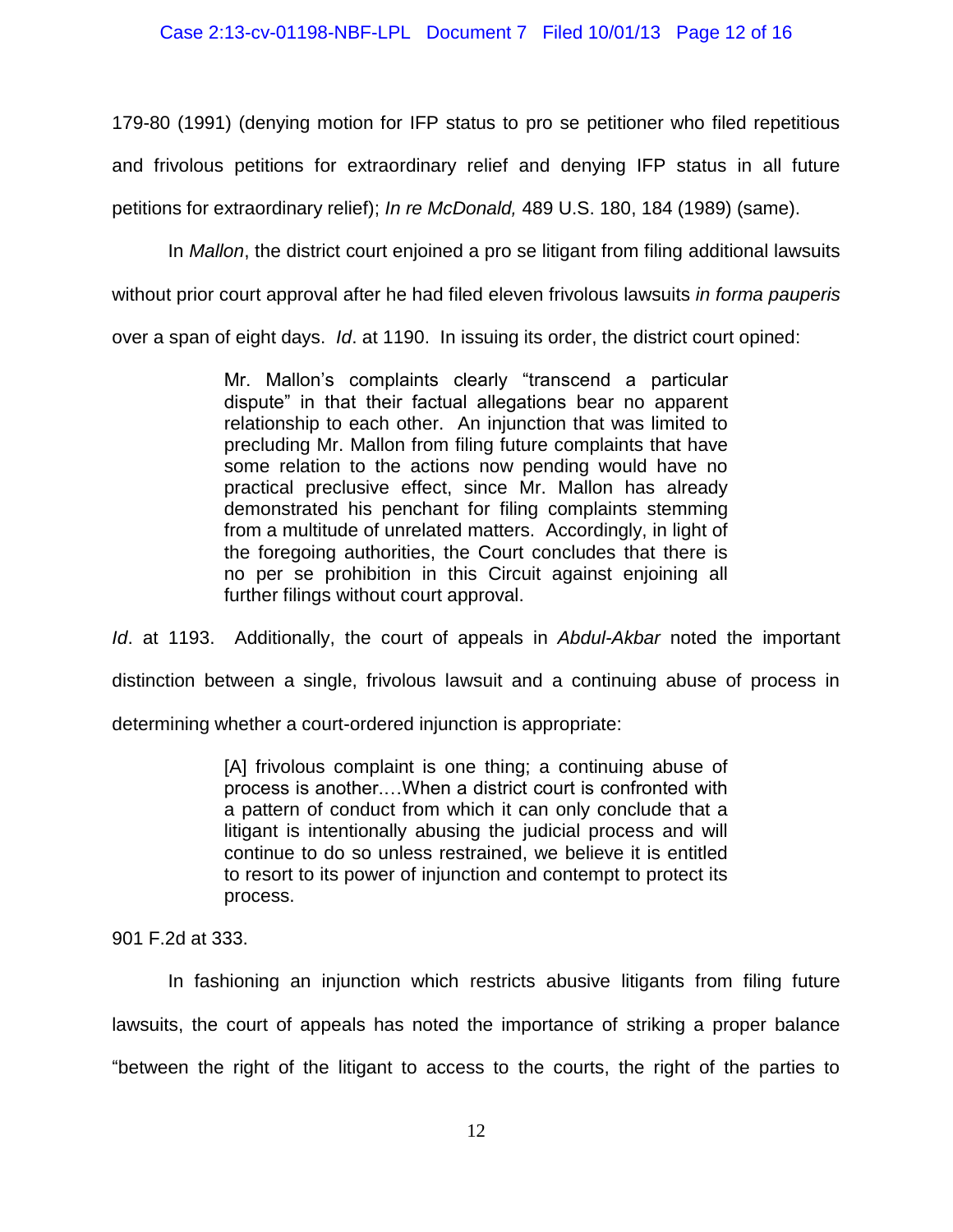#### Case 2:13-cv-01198-NBF-LPL Document 7 Filed 10/01/13 Page 13 of 16

previous litigation to enjoy the repose of *res judicata*, and the right of taxpayers not to have a frivolous litigant become an unwanted drain on their resources." *Packer,* 884 F.2d at 748. Thus, the court of appeals has suggested that the district courts include language in the injunction order (1) requiring the litigant to certify that the claims he wishes to present are new claims and were never raised previously and disposed of on the merits by any federal court, and (2) informing the litigant that if he or she fails to provide the above certification or the certification is determined to be false, he or she may be found in contempt of court and sanctioned and/or punished appropriately. *Id.* at 748-49. In *Mallon,* the district court also required the litigant to certify that: (1) "[he] believes the facts alleged in the complaint to be true, and [(2) he] knows of no reason to believe his claims are foreclosed by controlling law." 806 F.Supp. at 1196.

There is no doubt that Banks' habitual practices fall within the parameters of abuse discussed in both *Mallon* and *Abdul-Akbar*, and therefore, merit some restriction on his ability to proceed *in forma pauperis* in this and in future civil actions (other than habeas cases). In the ten lawsuits filed since May of 2013, Banks has alleged claims for violations of his constitutional rights based on defendants' use of RNM and/or V2S technology in five of these cases—Civ. A. Nos. 13-829, 13-1025, 13-1151, 13-1152, and 13-1198. In four of the ten lawsuits, Banks seeks a writ of mandamus and damages under the Sioux Treaty of Fort Laramie, 15 Stat. 635 (1868), the Northwest Ordinance of 1787, and 8 U.S.C. §1401(b) against various defendants—public utilities and their employees (Civ. A. No. 13-1350), an insurance company and federal correctional officers (Civ. A. Nos. 13-1151 & 13-1152), and the U.S. Probation Department and Department of Justice (Civ. A. No. 13-1199). In two of the ten lawsuits,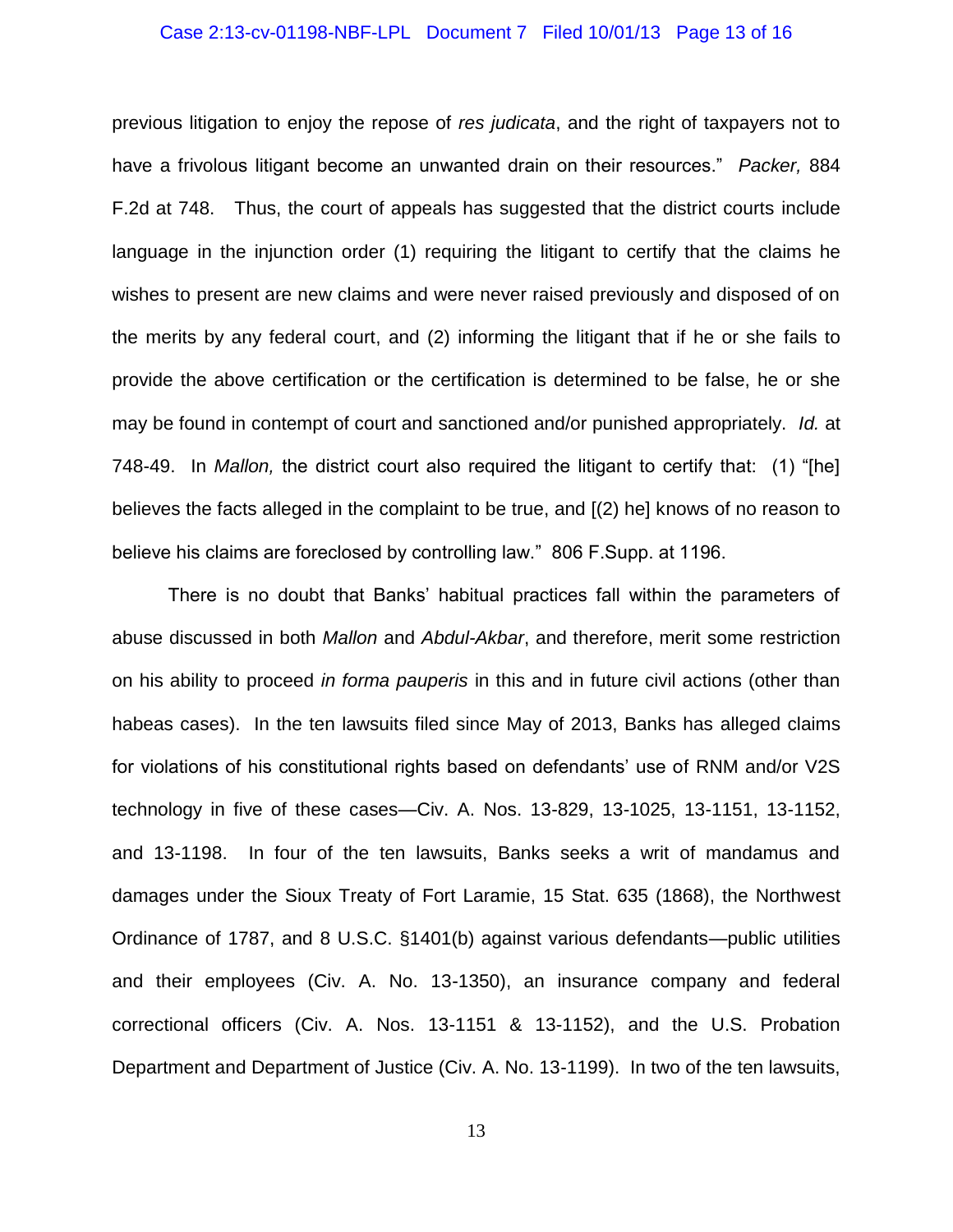#### Case 2:13-cv-01198-NBF-LPL Document 7 Filed 10/01/13 Page 14 of 16

Banks has sued various defendants for conspiring to steal and confiscate his Ferrari kit car while he was incarcerated (Civ. A. Nos. 13-922 & 13-1198). In almost every lawsuit filed since he was released from prison in May, Banks names U.S. Congressman Mike Doyle as a defendant and seeks a writ of mandamus to compel him to conduct an investigation into the alleged misconduct of the other defendants. In addition, some of the abuse has involved filing claims in districts where venue does not lie in an attempt to relitigate claims brought in other districts that were dismissed, and/or labeling a cause of action as a "habeas" case when he clearly is not seeking such relief to avoid paying the filing fee. Banks' history and continued filing of complaints that are repetitive, frivolous, malicious, and/or fail to state a claim upon which relief may be granted, thus warrant some restraint on his ability to proceed IFP in this District.

Accordingly, the Court recommends that in all future civil actions in which Plaintiff seeks leave to proceed *in forma pauperis,* in addition to the other requirements for requesting *In forma pauperis* status, Plaintiff be required to attach to his motion for leave to proceed *in forma pauperis* a statement certifying: (1) that the claims he wishes to present are new claims never before raised and disposed of on the merits by any federal court, (2) that he believes the facts alleged in his complaint to be true, and (3) that he knows of no reason to believe his claims are foreclosed by controlling law. The Court further recommends that Plaintiff be instructed that failure to attach this certification will result in denial of the motion for leave to proceed *in forma pauperis,* and if it should be determined that a false certification has been made, the Court may hold Plaintiff in contempt of court and may impose appropriate sanctions and/or punishment, after notice and an opportunity to be heard on the matter.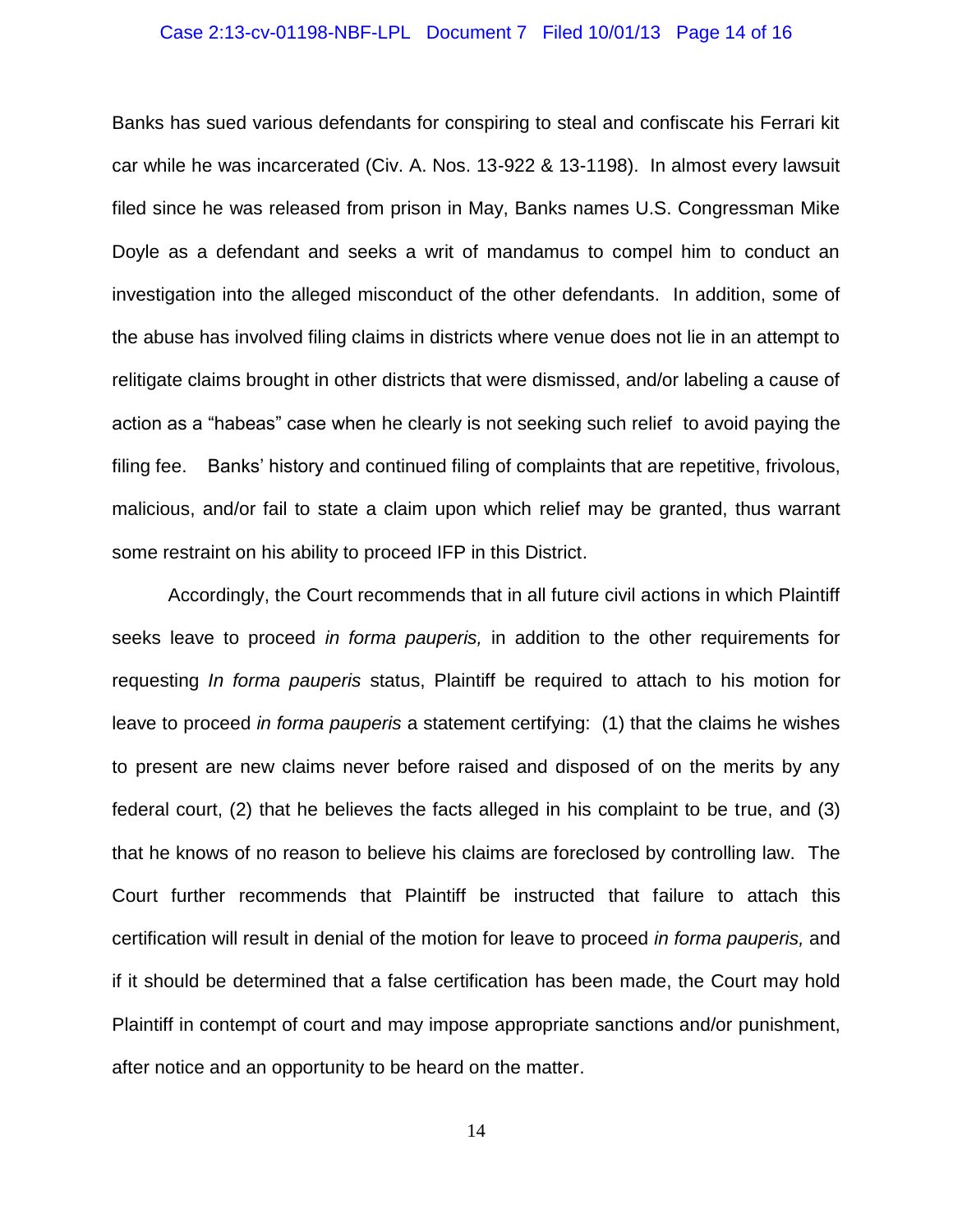## **D. Conclusion**

For the reasons set forth above, the Court recommends that Plaintiff's Motion for Leave to Proceed *In Forma Pauperis* (ECF No. 2) be denied and the Clerk of Court directed to mark this case closed, and that Plaintiff be instructed that if he wishes to continue to pursue this civil action, he must submit the full filing fee along with a motion to reopen the case.

As to all future civil actions filed by Mr. Banks in which he requests leave to proceed IFP (except petitions for writ of habeas corpus), the Court recommends that in addition to the other requirements for requesting *in forma pauperis* status, Plaintiff be required to attach to his motion for leave to proceed *in forma pauperis* a statement certifying: (1) that the claims he wishes to present are new claims never before raised and disposed of on the merits by any federal court, (2) that he believes the facts alleged in his complaint to be true, and (3) that he knows of no reason to believe his claims are foreclosed by controlling law. The Court further recommends that Plaintiff be instructed that failure to attach this certification will result in denial of the motion for leave to proceed *in forma pauperis,* and if it should be determined that a false certification has been made, the Court may hold Plaintiff in contempt of court and may impose appropriate sanctions and/or punishment, after notice and an opportunity to be heard on the matter.

In accordance with the Magistrate Judges Act, 28 U.S.C. § 636(b)(1)(B) and (C), and rule 72.D.2 of the Local Rules of Court, the parties are allowed fourteen (14) days from the date of service of a copy of this Report and Recommendation to file objections.